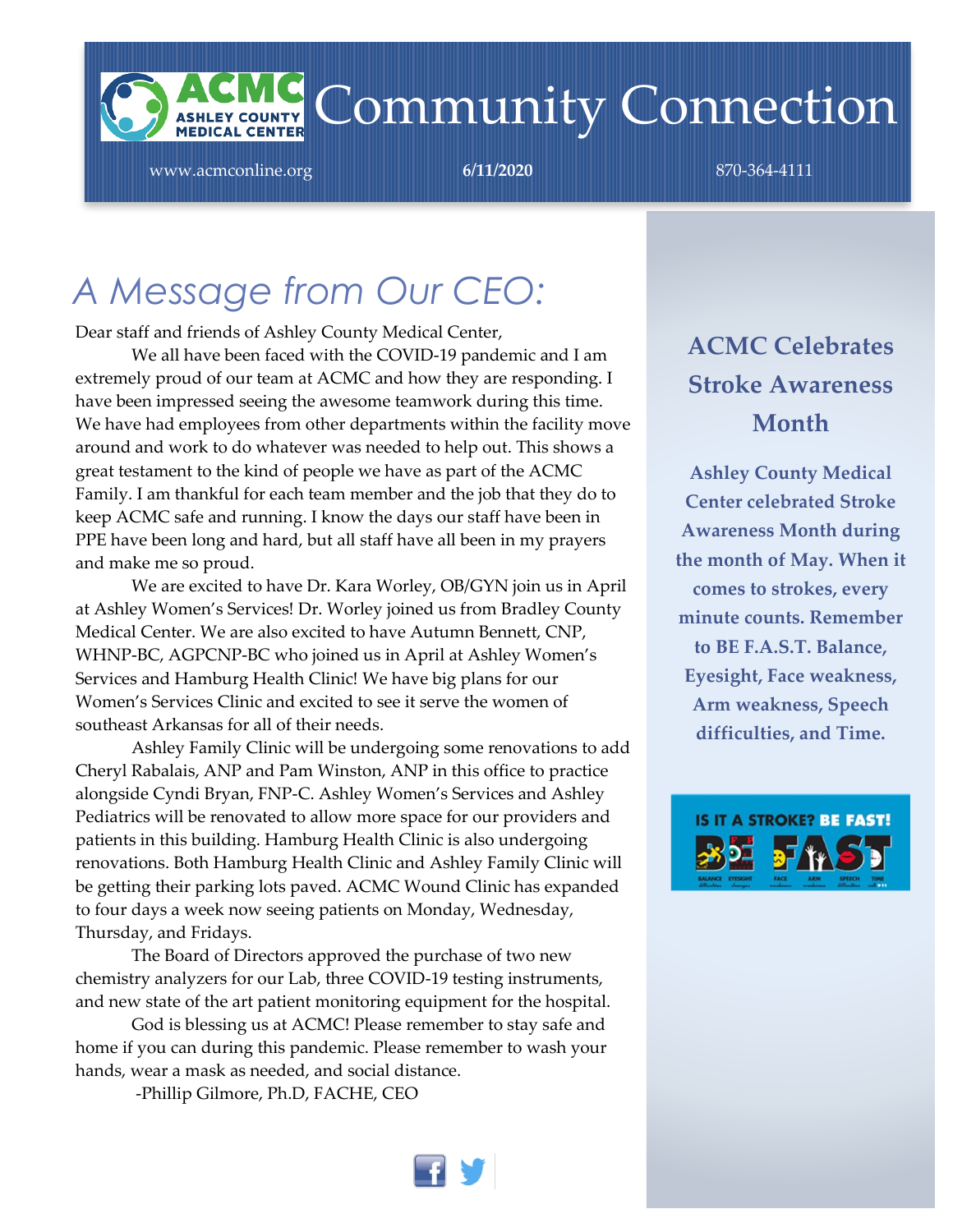### **ACMC Welcomes New OB/GYN**

Ashley County Medical Center welcomes Dr. Kara Worley to our team. A native of Texarkana, Arkansas, Dr. Worley received her medical degree from the University of Arkansas for Medical Sciences. She completed an intern year at LSU New Orleans, where she moved to Baton Rouge before Hurricane Katrina. Dr. Worley was a member of "Code Gray Team" where she remained in the hospital (University and Charity) during the hurricane. She was rescued by a friend's husband who used a bass boat to navigate downtown New Orleans after working five days in the hospital with no electricity or running water. After Hurricane Katrina she moved to Albuquerque, New Mexico to complete her residency training in Obstetrics and Gynecology at the University of New Mexico. After residency Dr. Worley went into private practice with Presbyterian Medical Group in Albuquerque, New Mexico. She has been a practicing at Bradley County Medical Center in Warren for the past eight years.

As an Obstetrician and Gynecologist, Dr. Worley offers a wide variety of services from; well woman exams, contraceptive counseling, treatment of abnormal pap smears. Management of premenopause and menopause. Gynecological Surgeries including hysterectomy, uterine ablation, laparoscopic procedures. For Obstetrics services she offers management of routine and high-risk pregnancies, delivery including cesarean section.

Ashley County Medical Center's Chief Executive Officer, Phillip Gilmore, says "Dr. Worley is an incredible asset not only to Ashley County Medical Center, but to our region. She is exactly who we needed to join our growing Women's Services Department and lead us in a new direction." When asked why she chose rural practice, Dr. Worley said, "I know all of my patients. I get to spend more time with each patient and become a part of their "family" for a short time. I prefer rural medicine because this is "where I fit, and where I can do the most good."

When asked why Ashley County Medical Center, Dr. Worley tells us, "I was looking for a new opportunity where I could continue to serve the women of rural Arkansas. ACMC is a hidden gem in Southern Arkansas, they provide care and service that rivals metropolitan areas in Arkansas. I was impressed with the state-of-the-art radiology department, completely upgraded hospital facilities, new beds, the availability of two on call pediatricians with clinic hours 7 days-a-week--with rural Arkansas's first ACH Nursery Alliance, ability to provide high risk obstetrical care with consult from UAMS Angels program including onsite tele medicine and level 2 ultrasound capabilities, general surgery and orthopedic surgery back up and consult 24 hours/day, multiple family practice physicians who are genuinely kind and really care not only about their individual patients but the community as a whole," says Worley. "The community of Crossett has welcomed my family with open arms. EVERYONE from real estate agents to teachers to community members have been extraordinarily kind and helpful during this transition. Ashley County is the right place at the right time for my family," explains Worley.

When Dr. Worley isn't caring for her patients, she enjoys snow skiing, playing LEGOs, boating at Lake Ouachita, spending time with her family.

To make an appointment with Dr. Worley, call 870-364-3800.



Dr. Kara Worley, OB/GYN

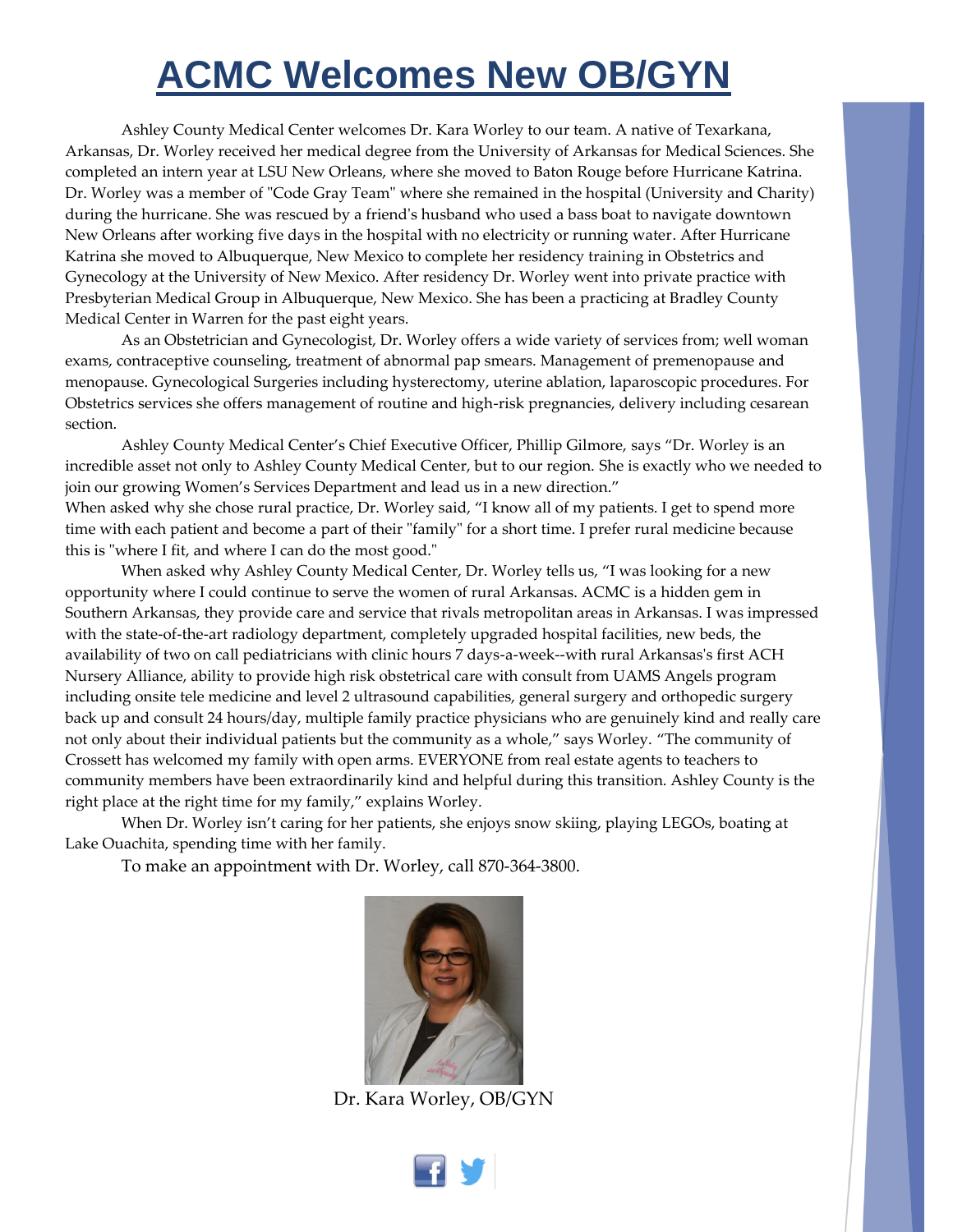#### **Ashley County Medical Center Welcomes Family and Women's Health Nurse Practitioner, Autumn Bennett**

Ashley County Medical Center Welcomes Autumn Bennett, CNP, WHNP-BC, AGPCNP-BC as our newest provider to Ashley Women's Services and Hamburg Health Clinic. Autumn received her Bachelor of Science in Nursing from Delta State University in Cleveland, Mississippi. She went on to receive her Master of Science in Nursing, Women's Health Practitioner Program, from the University of Arkansas for Medical Sciences. Autumn received post master's certification in Adult/Gerontology Primary Care. Autumn has recently been practicing at Lake Village Rural Health Clinic for the past five years.

Ashley County Medical Center's Chief Executive Officer, Phillip Gilmore, says "I am excited to have Autumn join our ACMC family. Her experience in women's health will be a great addition to Ashley Women's Services with Dr. Ira Murphy, Dr. Kara Worley, and Dr. Stewart Rushton as well as her family practice experience serving at Hamburg Health Clinic alongside Dr. Felicia Watkins-Brown, Tracey Longstreth, APRN, MSN, FNP-C and Jenny Murphy, MNSc, APRN, FNP-C."

Autumn said she chose ACMC because "I wanted to be a part of a facility and team who is dedicated to providing life changing access to health care for the community."

Outside of work, Autumn enjoys gardening, exercising, and spending time with her family.

Ashley Women's Services is located on the campus of Ashley County Medical Center, 1003 Fred LaGrone Drive, Crossett, AR. Hamburg Health Clinic is located at 319 West Parker Street in Hamburg. Autumn is now taking appointments, and accepting new patients. Please call Ashley Women's Services at 870-364-3800 or Hamburg Health Clinic at 870-853-8271 to make your appointment.



Autumn Bennett, CNP, WHNP-BC, AGPCNP-BC

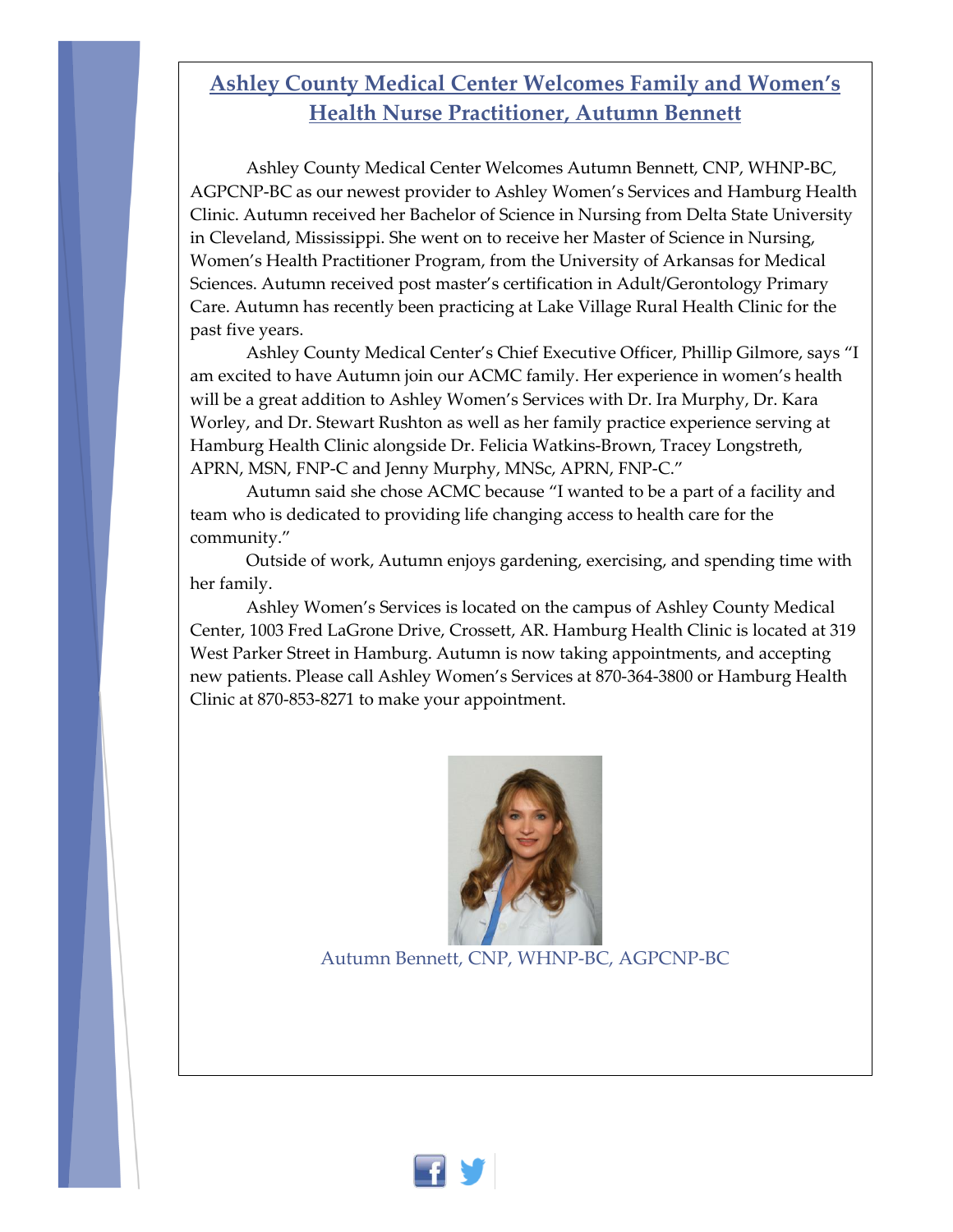# *What's New at ACMC Clinic's?*

ACMC has been blessed with an exceptional Women's Health program for many years, but we feel the changes we are experiencing are going to create a new dynamic for not only that program but for the Pediatric program and all of ACMC. We have Dr. Ira Murphy who has been on staff for three years now in addition to Dr. Stewart Rushton, Jr. that is a long-standing member of ACMC and Ashley Women's Services, as well as Dr. Kara Worley, and Autumn Bennett, CNP, WHNP-BC, AGPCNP-BC.

Our Pediatric Program includes Dr. Kenneth Richards and Dr. Henry Gomez, who operate a 7- Day-A-Week Pediatric Clinic.

With the addition of more staff, both Providers and Nurses, we have the need for more space. The Josephine Scott Erwin Building (Ashley Health & Women's Services) will be taking on a new "look" inside the existing clinic walls very soon. We expect to be capable of seeing more patients with a quality of care that cannot be found anywhere in our surrounding area. This will be the Women's Health and Pediatric "hub" of the southern region of the state. Watch for changes coming soon.

Also, with the expansion of this clinic, Ashley Family Clinic on Ray Lochala will also be making a few changes.

This clinic is now a Rural Health Clinic and will enable Pam Winston, ANP and Cheryl Rabalais, ANP to practice with Cyndi Bryan, FNP-C seeing Family Practice patients. The parking lot will be paved soon and a new permanent sign will also be installed.

Hamburg Health Clinic has some upgrades being done also. The exam rooms are being painted, flooring installed and ceilings replaced. This clinic will also have a new paved parking lot and a new permanent sign installed.

ACMC's Wound Clinic has expanded to four days a week, seeing patients every weekday but Tuesday. Dr. Kenneth Prather provides exceptional wound care to patients in our surrounding area with a passion for healing.



Dr. Kenneth Prather

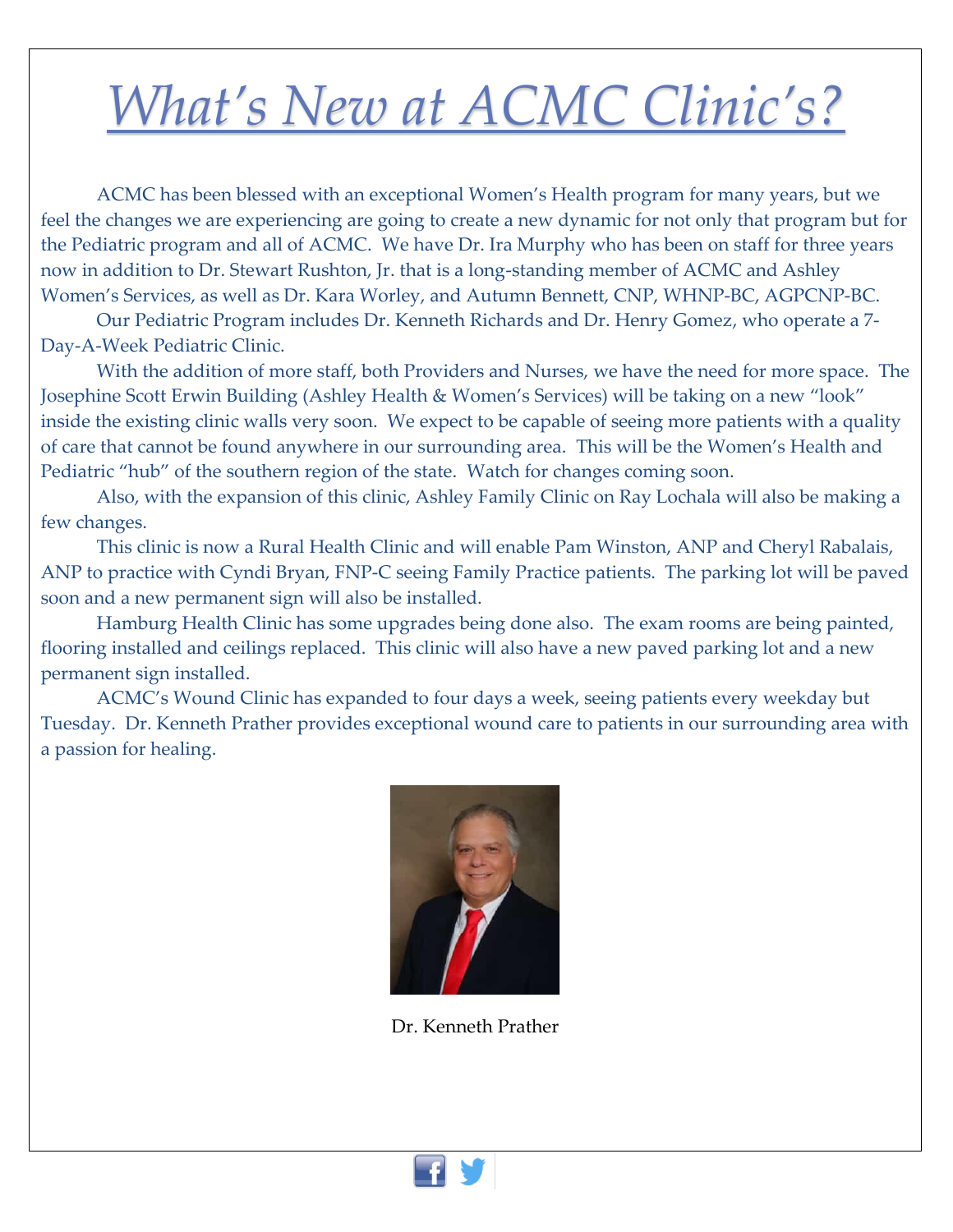#### **KEEPING THINGS NORMAL IN THE BUSINESS OFFICE**

In these times of almost everything being different, from the way we shop at Wal Mart to how we register for OP services at ASHLEY COUNTY MEDICAL CENTER, the Business Office is offering some pointers to help keep it "normal" for you as we provide these services. We are here for Ashley and surrounding county residents.

Registration is presently in the front lobby. This provides a safer environment for our patients and employees. When coming to the hospital for services ordered by your physician, we ask that you bring the following to avoid delays and longer waits in the registration area (even if you have previously been to the hospital):

- Order for service from your physician
- Driver's license or picture ID
- Insurance cards

The information you provide to the registration team will aide in the accuracy of how your insurance pays for the services you obtain.

Estimated cost of services will be discussed at registration with insured and private pay patients. You may be asked to make a down payment at that time based on your estimated insurance deductible not met and/or copay as well as payment plan options for remaining balances. Patients without insurance will be provided with information about various discounts and payment plan options. ACMC's financial assistance program is available for all patients to apply. A pre-screening can be performed based on verbal confirmation of income to determine potential eligibility for the program to receive a discount from your charges.

You will receive a statement from ACMC after services are provided and insurance, if any, has addressed reimbursement for services. When you receive a statement, if you are not in a position to pay the statement balance in full or have not entered into a payment arrangement, PLEASE CALL THE BUSINESS OFFICE, **870-364-1250.** We are able to discuss discounts, payment policies and programs available to assist you with balances after services.

ASHLEY COUNTY MEDICAL CENTER wants to help meet the medical needs of all that choose us for that purpose. We will work with you to assist in payment of services provided. Please allow us to serve you medically and financially if and when a time of need arises.

THANK YOU for choosing ASHLEY COUNTY MEDICAL CENTER, where we treat YOU like family.

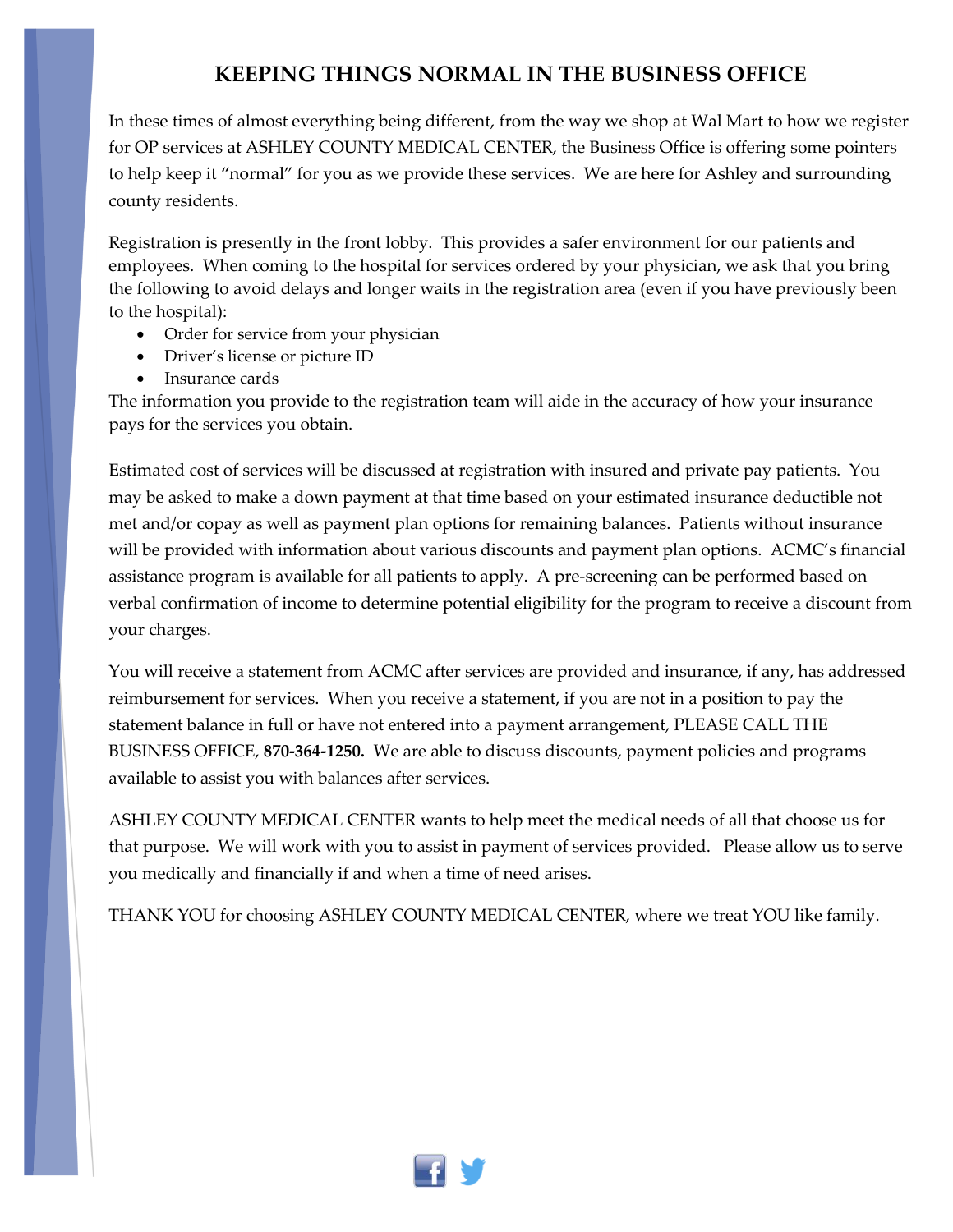Common gardening activities, such as digging, planting, weeding, mulching, and raking can cause stress and strain on muscles and joints.



The following tips can help minimize aches and pains:

1. Get moving before you garden.

A 10 minute brisk walk and stretches for the spine and limbs are good ways to warm up.

2. Change positions frequently to avoid stiffness or cramping.

Be aware of how your body feels as you work in your garden. If a part of your body starts to ache, take a break, stretch that body part in the opposite direction it was in, or switch to a different gardening activity. For example, if you've been leaning forward for more than a few minutes, and your back starts to ache, slowly stand up, and gently lean backwards a few times.

3. Use a garden cart or wheelbarrow to move heavy planting materials or tools. Lift with your knees and use good posture while moving a cart or wheelbarrow. 4. Give your knees a break.

Use knee pads or a gardening pad. If kneeling or leaning down to the ground causes significant pain in your back or knees, consider using elevated planters to do your gardening. If kneeling on both knees causes discomfort in your back, try kneeling on one and keep the other foot on the ground.

5. Maintain good posture.

 the side; instead, move your feet or pivot on your toes to turn your full body as one Use good body mechanics when you pick something up or pull on something, such as a weed. Bend your knees, tighten your abdominals, and keep your back straight as you lift or pull things. Avoid twisting your spine or knees when moving things to unit.

6. Take breaks.

If you haven't done gardening or other yard work in a while, plan to work in short stints, building in time for breaks before you start feeling aches and pains.

7. Keep moving after you garden.

 End your gardening session with some gentle backward bending of your low back, a short walk and light stretching, similar to stretches done before starting.

 physical therapist can help. Learn about the benefits of physical therapy. If your aches and pains aren't managed with these tips and discomfort lingers, a

Author: Andrea Avruskin PT, DPT

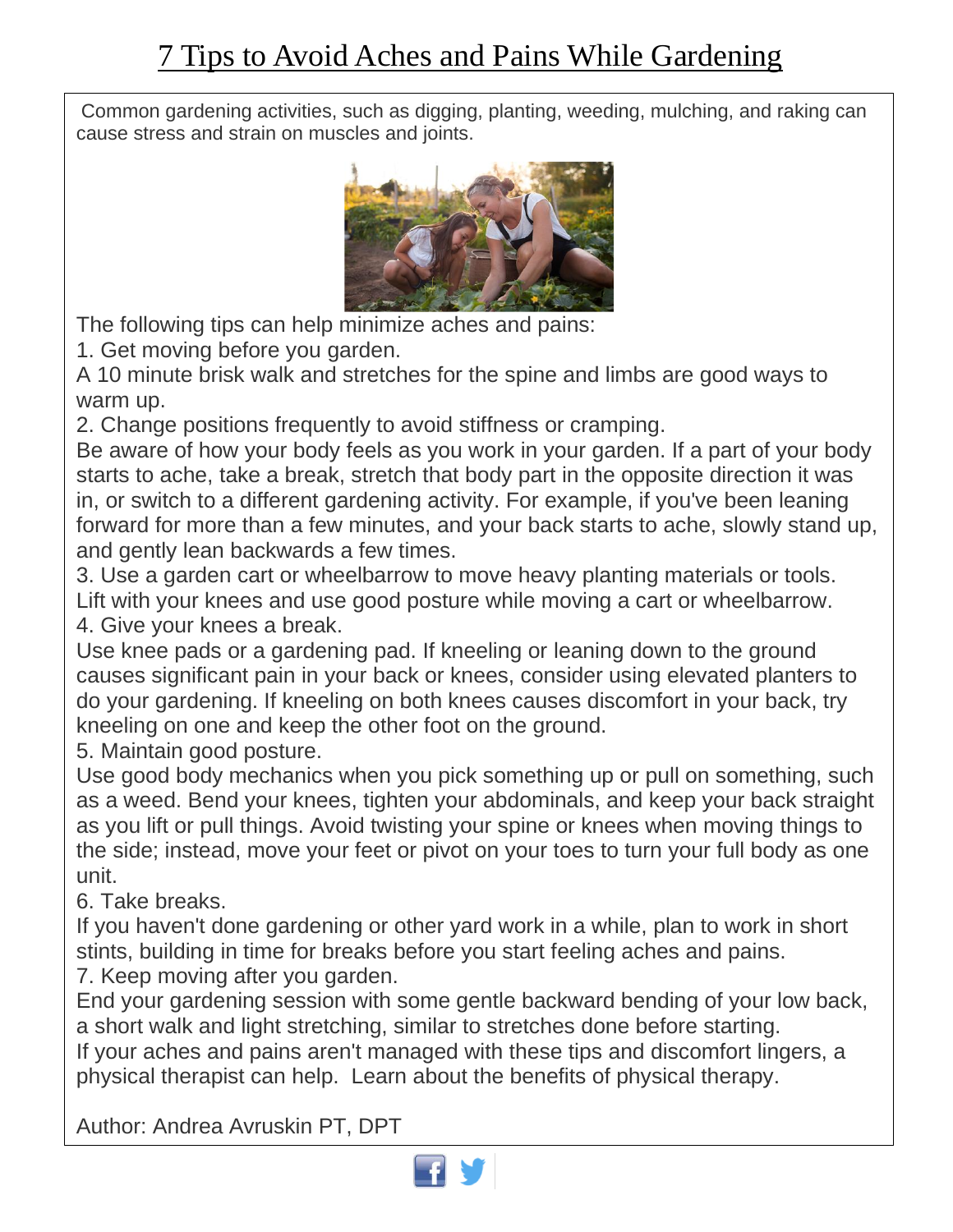### ACMC Surgery Team

The ACMC surgical department is excited to welcome 2 new surgeons, Dr. Lon Bitzer and Dr. Kara Worley, to our team. Dr. Bitzer has introduced several new procedures to our facility, including arteriovenous fistulas for dialysis patients.

ACMC Surgery is back to doing elective procedures.

Surgery is covered by 4 CRNA's, RN's, and Scrub Techs. We are available to perform surgical procedures for patients 7 days a week, 24 hours a day.

#### *Our Surgeons*

• *Dr. Sarahrose Webster, General Surgery*



Ashley Specialty General Surgery 870-364-4013

• *Dr. Lon Bitzer, General Surgery*



Ashley Specialty General Surgery 870-364-4013

• *Dr. Stewart Rushton, OB/GYN Surgery*

Ashely Women's Services 870-364-3800

Ashely Women's Services 870-364-3800



• *Dr. Skip MacDonald, Orthopedic Surgery*



Ashley Specialty Orthopaedics 870-364-1490

• *Dr. Ira Murphy, OB/GYN Surgery*



Ashely Women's Services 870-364-3800



• *Dr. Kara Worley, OB/GYN Surgery*

• *Dr. Scott Claycomb, Cataract Surgery*



Specialty Eyecare of South Arkansas 870-367-8534

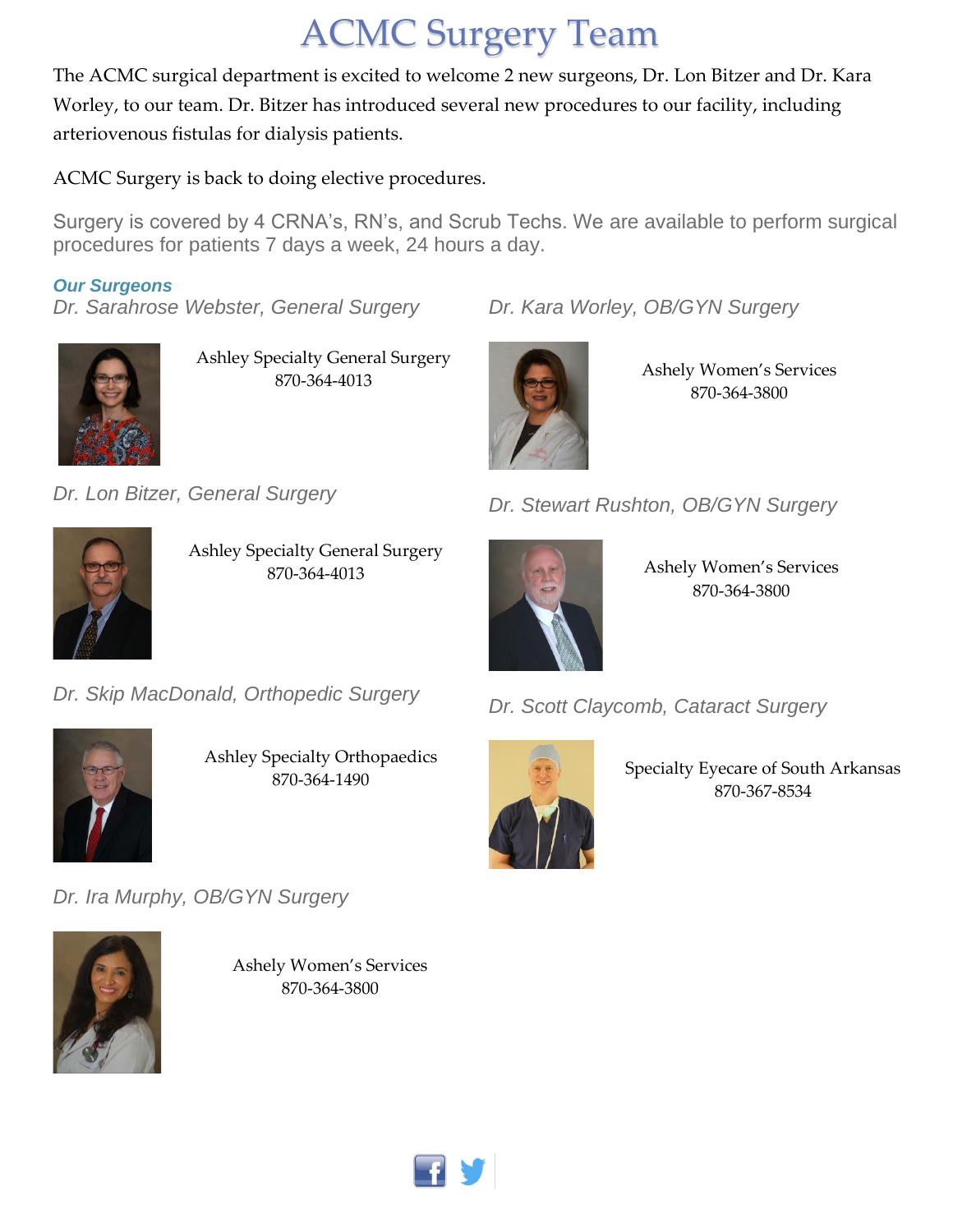

**ACMC Emergency Department is OPEN** for all of your emergent needs!



Don't delay your emergent health needs in fear of COVID-19. Every second counts during an emergency. Call 911 if you feel you are having a stroke or heart attack. ACMC has guidelines that we follow to help protect you from COVID-19.

Remember all patients are required to wear a mask before entering the emergency department. Unfortunately no visitors are allowed in the emergency department and/or waiting room UNLESS the patient is a minor. Only the parents are allowed to enter but must stay with the patient for the duration of the ED visit. If one of the parents leave he/she won't be able to return.

## **April Birthdays**

**Dr. MacDonald, Margaret Pope, Dr. Bitzer, Leah Johnson, Kim Johns, Tanula Britton, Michael Vought, Tonia Strebeck, Felicia Brown, Jennifer Andrews, Holli Courson, Amanda Kelley, Tina Dunn, Laci Luellen, Samantha Webb, Shelly Caine, Brooke Bayko, Christi Martin, Jerry Williams, Kelsey Poole, Conner Callaway, Carina Mondragon, Alyssa Fife, Katelynn Wheeler, and Jacey Hodge.**

## **April Anniversaries**

**Beverly Arnold- 32 years; Terri Rice- 27 years; Janay Jacks- 22 years; Warren Gouner- 21 years; Greg Rabalais- 21 years; Lucy Dean- 17 years; Cathy Smith- 14 years; Marie Hampton- 12 years; Amber Willink- 10 years; Constance Farris- 8 years; Amanda Culp- 7 years; Shawna Hawkins- 7 years; Amanda Autenreath- 7 years; John Kinnaird- 7 years; Jennifer Andrews- 7 years; Sandra Dorman- 6 years; Josh Chambless-5 years; Traci Fitch- 4 years; Betty Morgan- 2 years; Ashlee Stanley- 2 years; Madison Mashburn- 2 years; Abbigail Bradshaw- 2 years; Pam McKinney- 1 year; Linda Sims- 1 year; Cyndi Bryan- 1 year; Tonia Strebeck- 1 year; Jeremy McDaniel- 1 year; Tabitha Brown- 1 year; Nakellia Webb- 1 year; and Sarah Williams 1 year.**